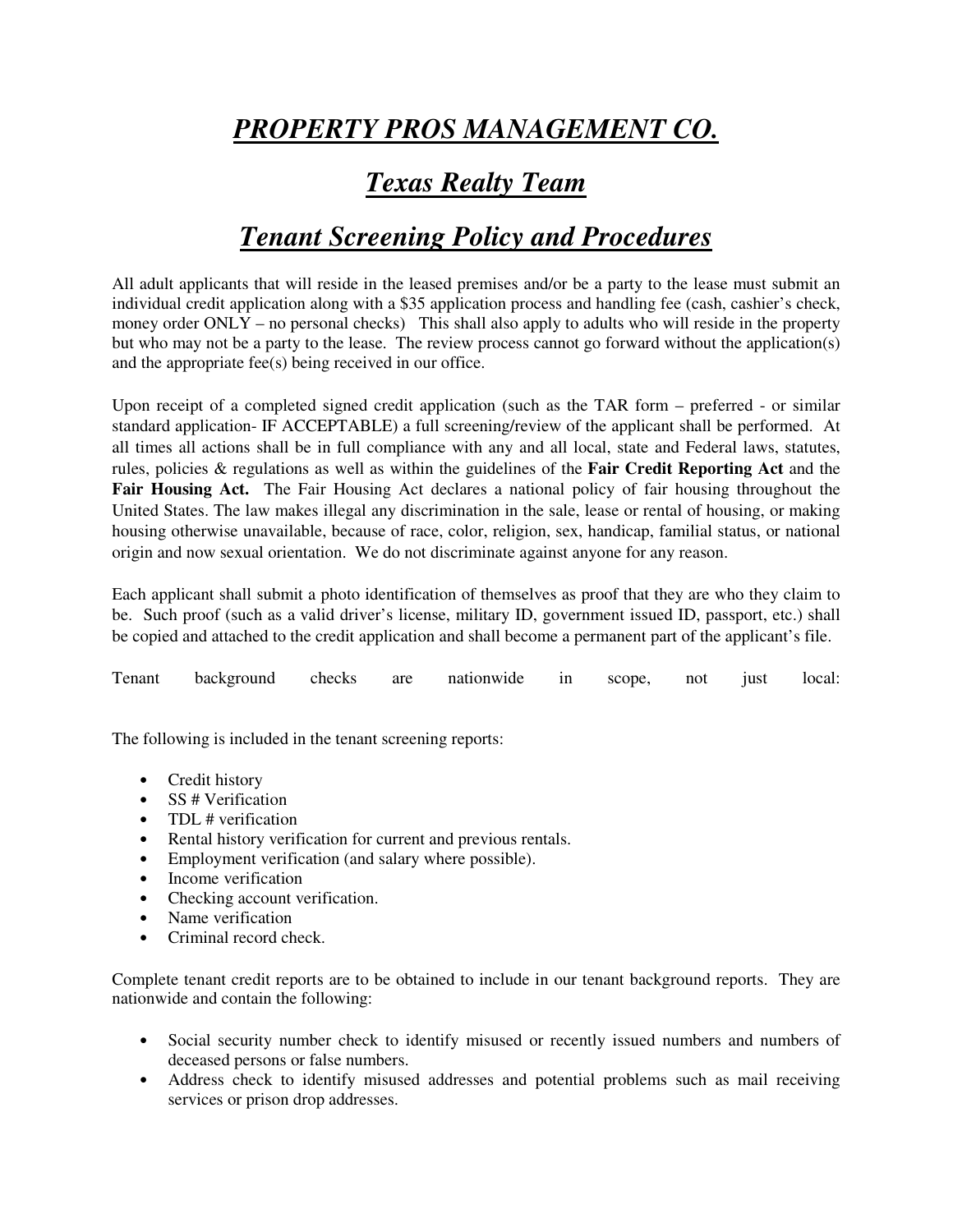- Employment information verification where available.
- Public record items if they exist, such as:
	- o Tax liens (reported for 7 years after the lien is filed)
	- o Judgments (reported for 7 years after the judgment entered)
	- o Chapter 7 bankruptcies (reported for 10 years following the bankruptcy)
	- o Chapter 13 bankruptcies (reported for 7 years following the bankruptcy)
	- o Collection items (if they exist) and their status
- Up to 7 years of credit history
- A list of companies making inquiries into the individual's credit file
- A list of member companies (creditors) and their phone numbers

At the time an applicant is provided with a rental application, the landlord shall make **available** to the applicant printed notice of the landlord's tenant selection criteria and the grounds for which the rental application may be denied, that shall include a review based on the applicant's:

- o criminal history
- o previous rental history
- o current income
- o credit history
- o failure to provide accurate or complete information on the application
- o former employment status

The applicant shall be provided a notice as to the eligibility requirements and be requested to sign to acknowledge receipt, understanding and agreement to same. If the applicant does not meet the requirements as set forth – the applicant will be rejected and the application fee will be forfeited.

Notice shall be given to the applicant as to acceptance or rejection – verbally or in writing – and such shall be properly noted in the file.

If the applicant is accepted – then a lease agreement shall be prepared and entered into as appropriate in a timely manner.

If the applicant is rejected – a written notice should be prepared and sent to the applicant in accordance with the Fair Credit Reporting Act.

- The following TAR Forms are recommended to be used to be in full compliance of the above:
	- Residential Lease Application (TAR-2003)
	- Authorization To Release Information Related To A Residential Lease Applicant (TAR-2003)
	- Application For Guarantor of Residential Lease (TAR-2007)
	- Residential Lease Guaranty (TAR-2007)
	- Agreement For Application Deposit And Hold On Property (TAR-2009)
	- Denial Of Lease application (TAR-2212)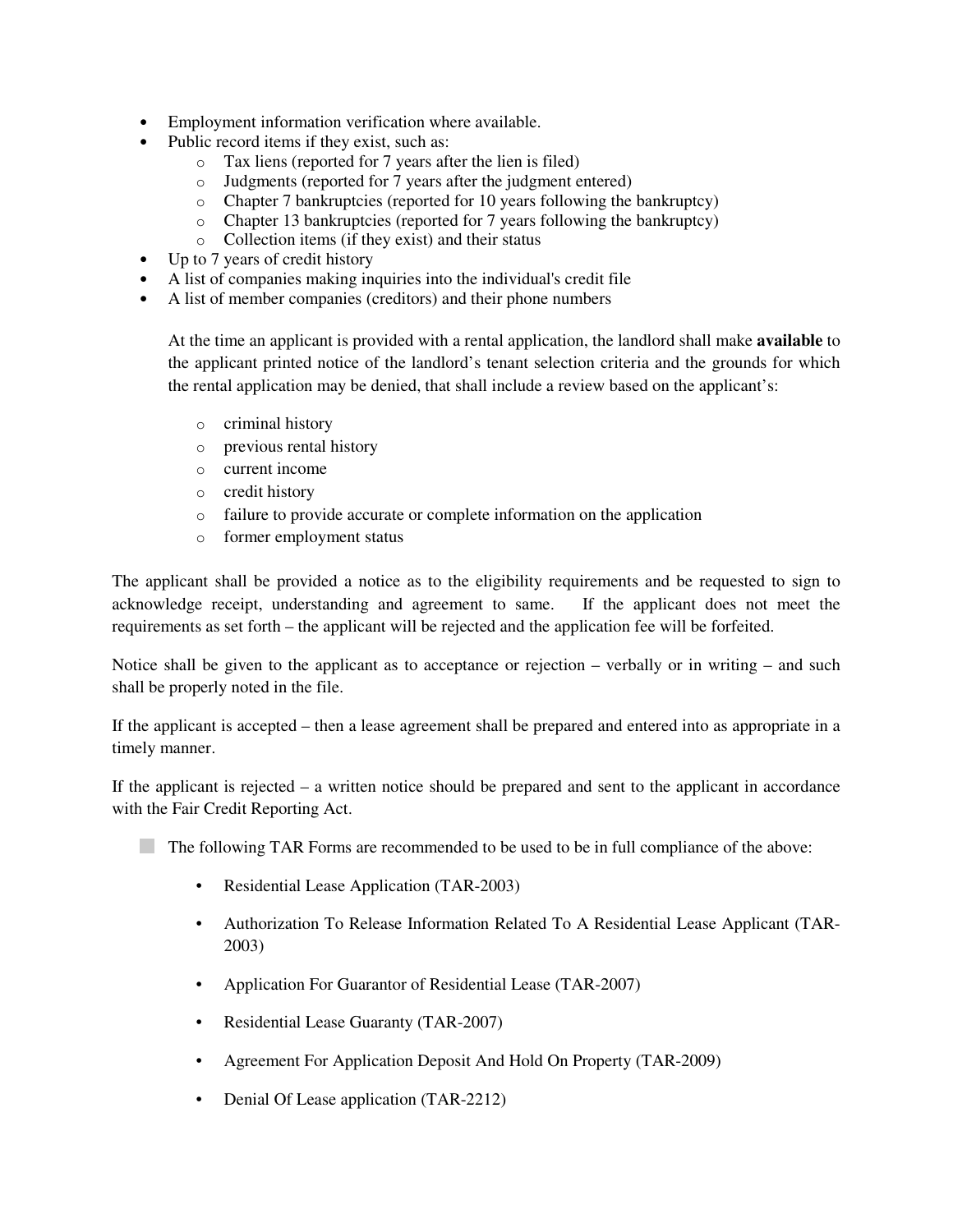- Request For Rental History (TAR-2214)
- Request For Employment Verification (TAR-2219)

#### **Tenant Selection Criteria**

#### **Property Pros Management Company**

**Texas Realty Team** 

| These criteria are being provided in reference to the Property located at the following |  |  |  |                     |
|-----------------------------------------------------------------------------------------|--|--|--|---------------------|
| address:                                                                                |  |  |  | (Street Address)    |
|                                                                                         |  |  |  | (City, State, Zip). |

**Pursuant to Property Code Section 92.3515, these Tenant Selection Criteria are being provided to you. The following constitute grounds upon which Landlord will be basing the decision to lease the Property to you. If your application is denied based upon information obtained from your credit report, you will be notified.** 

- **1. Criminal History: Landlord will perform a criminal history check on you to verify the information provided by you on the Lease Application. Landlord's decision to lease the Property to you may be influenced by the information contained in the report.**
- **2. Previous Rental History: Landlord will verify your previous rental history using the information provided by you on the Lease Application. Your failure to provide the requested information, provision of inaccurate information, or information learned upon contacting previous landlords may influence Landlord's decision to lease the Property to you.**
- **3. Current Income: Landlord may ask you to verify your income as stated on your Lease Application. Depending upon the rental amount being asked for the Property, the sufficiency of your income along with the ability to verify the stated income, may influence Landlord's decision to lease the Property to you.**
- **4. Credit History: Landlord will obtain a Credit Reporting Agency (CRA) report, commonly referred to as a credit report, in order to verify your credit history. Landlord's decision to lease the Property to you may be based upon information**